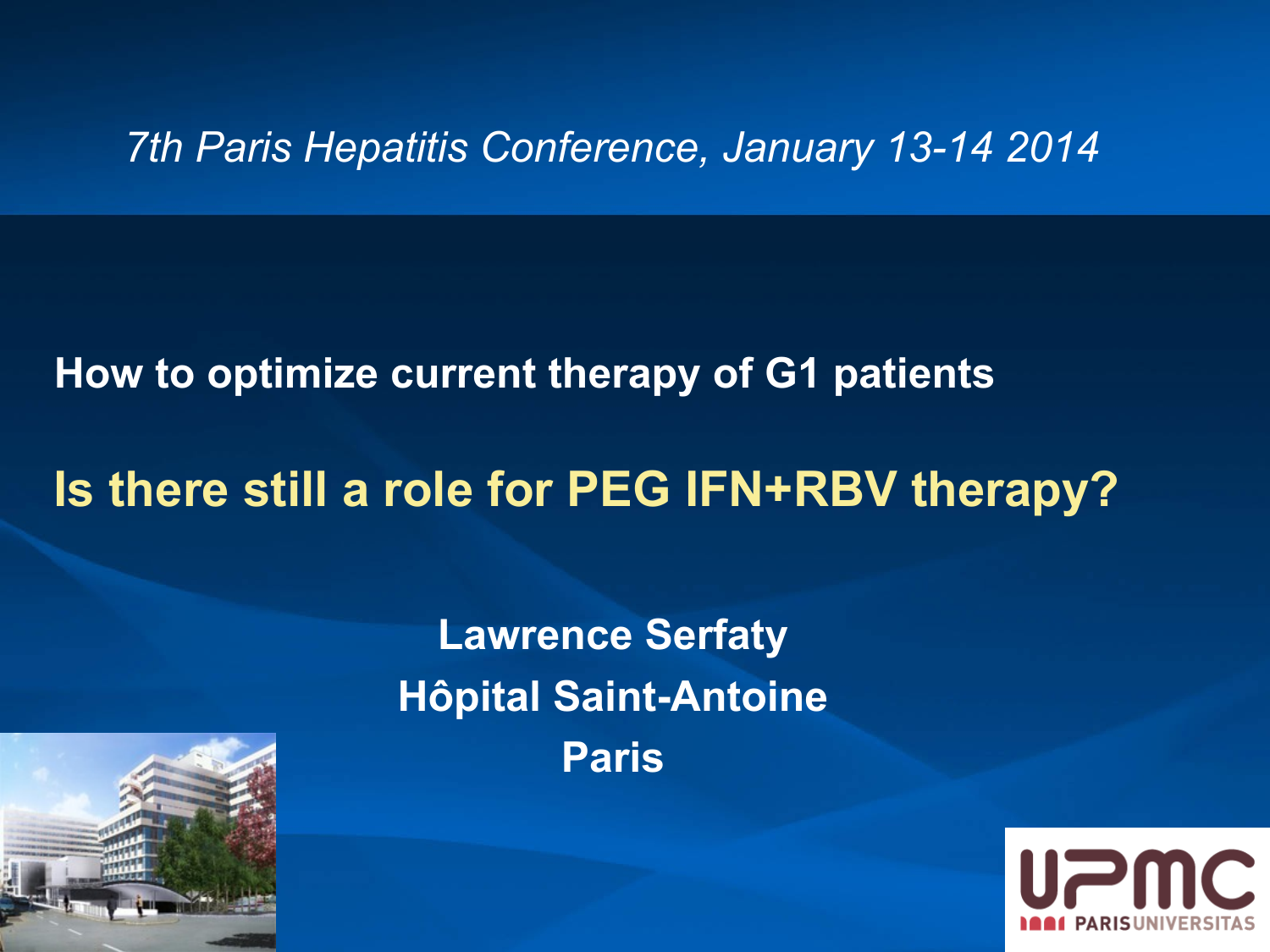# **Triple therapy is the standard of care for treatment of HCV 1 patients**

- Compared to dual therapy with PEG/RBV :
	- Higher rate of side effects
	- Viral resistance
	- Increased cost
- Not available in all countries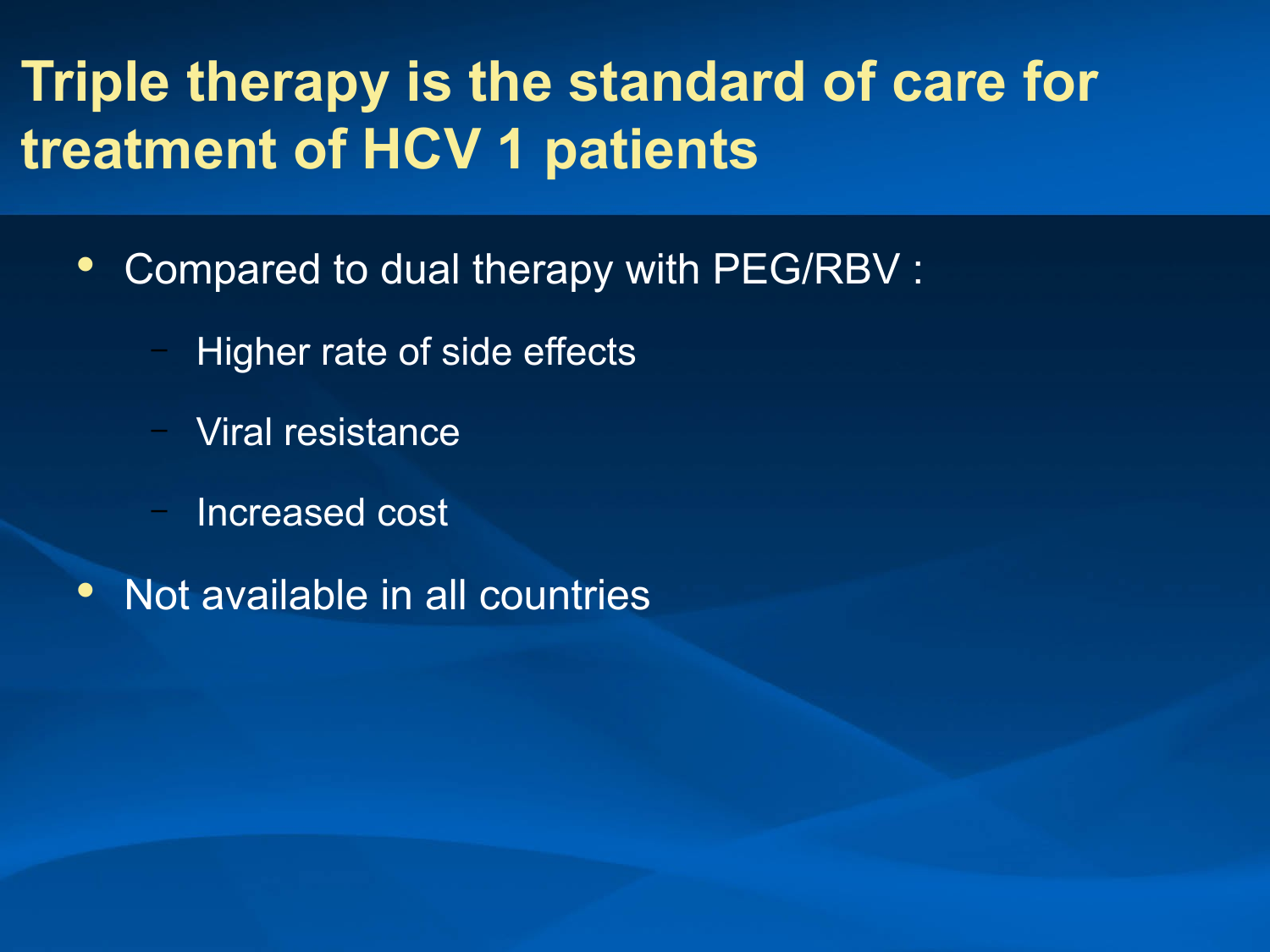### **VICTRELIS APPROVALS & LAUNCHES**

#### **December 31, 2013**

#### **total markets approved: 79**

 $\overline{\mathcal{L}}$ 

 $\mathbb{R}^4$ 

**markets approved and not yet launched: 13**  $\mathscr{E}$ **markets approved and launched: 66, (13 in 2011, 25 in 2012, 28 in 2013)**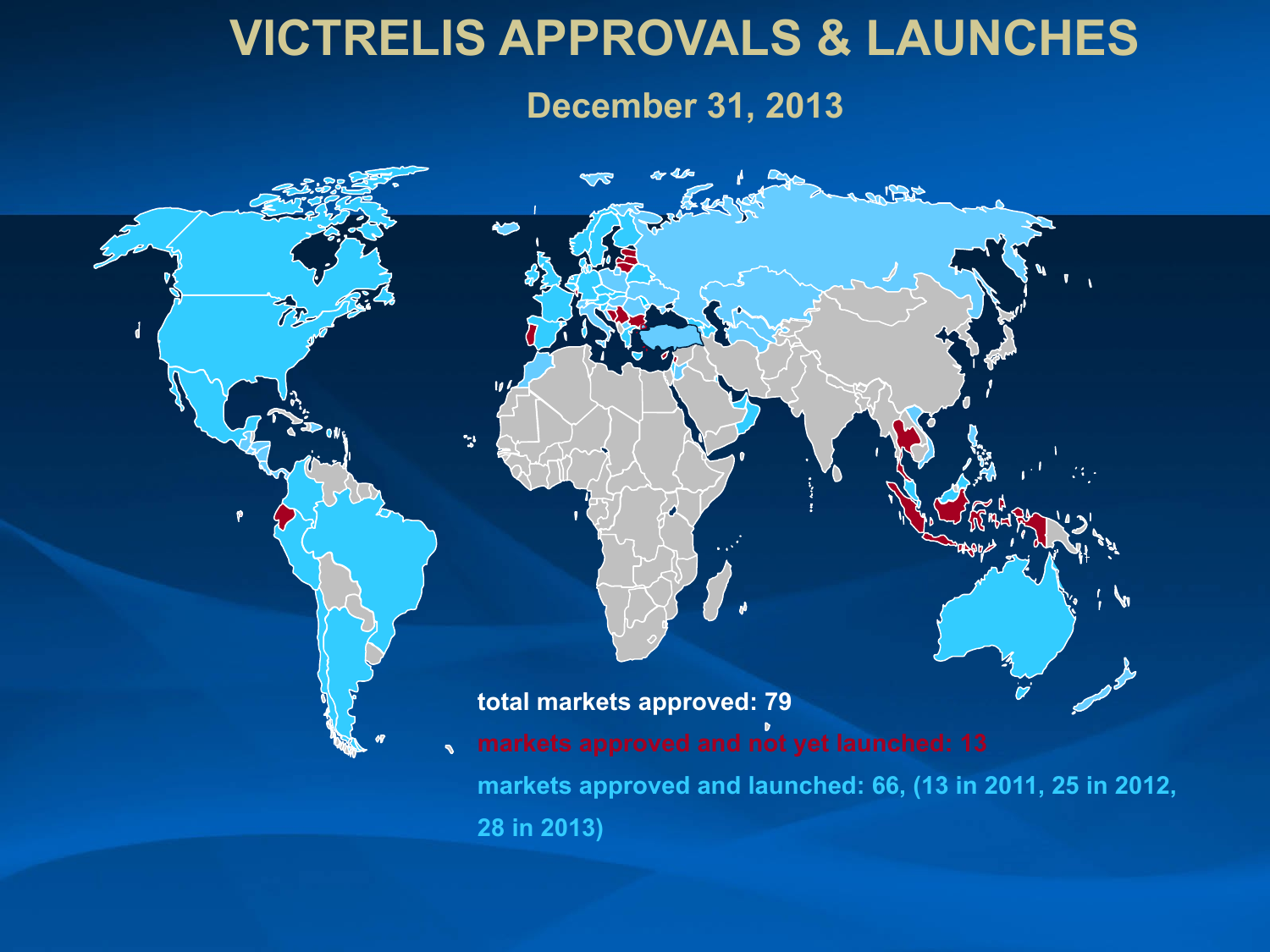# **PEG/RBV in G1 patients: which profile ?**

- Baseline predictors
- Viral kinetic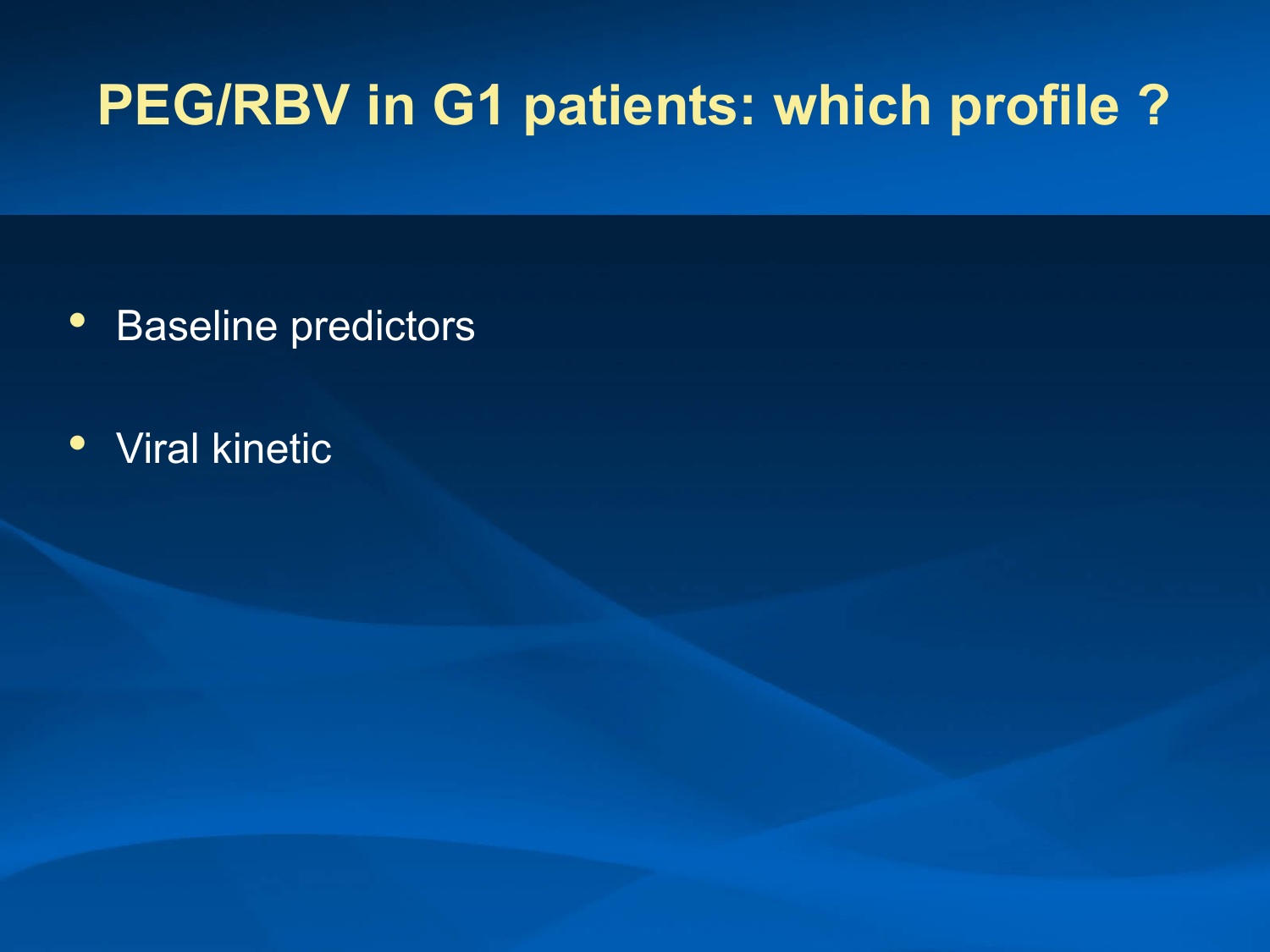# **PR** *vs* **TVR: SVR rate according to baseline predictors in naïve patients** *(ADVANCE)*

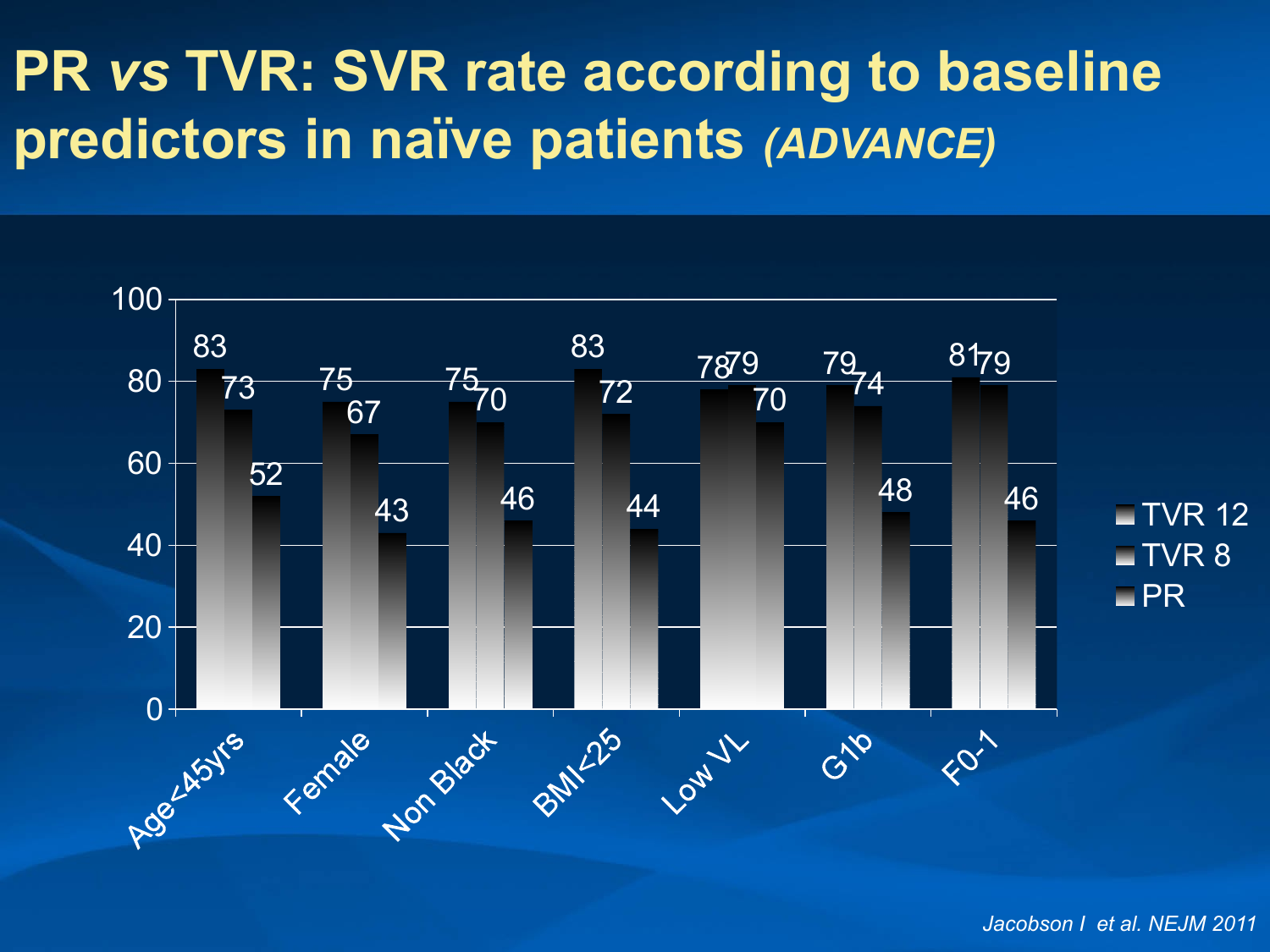# **PR** *vs* **TVR: SVR rate according to IL28B in naïve patients** *(ADVANCE)*



*Jacobson I et al. EASL 2011*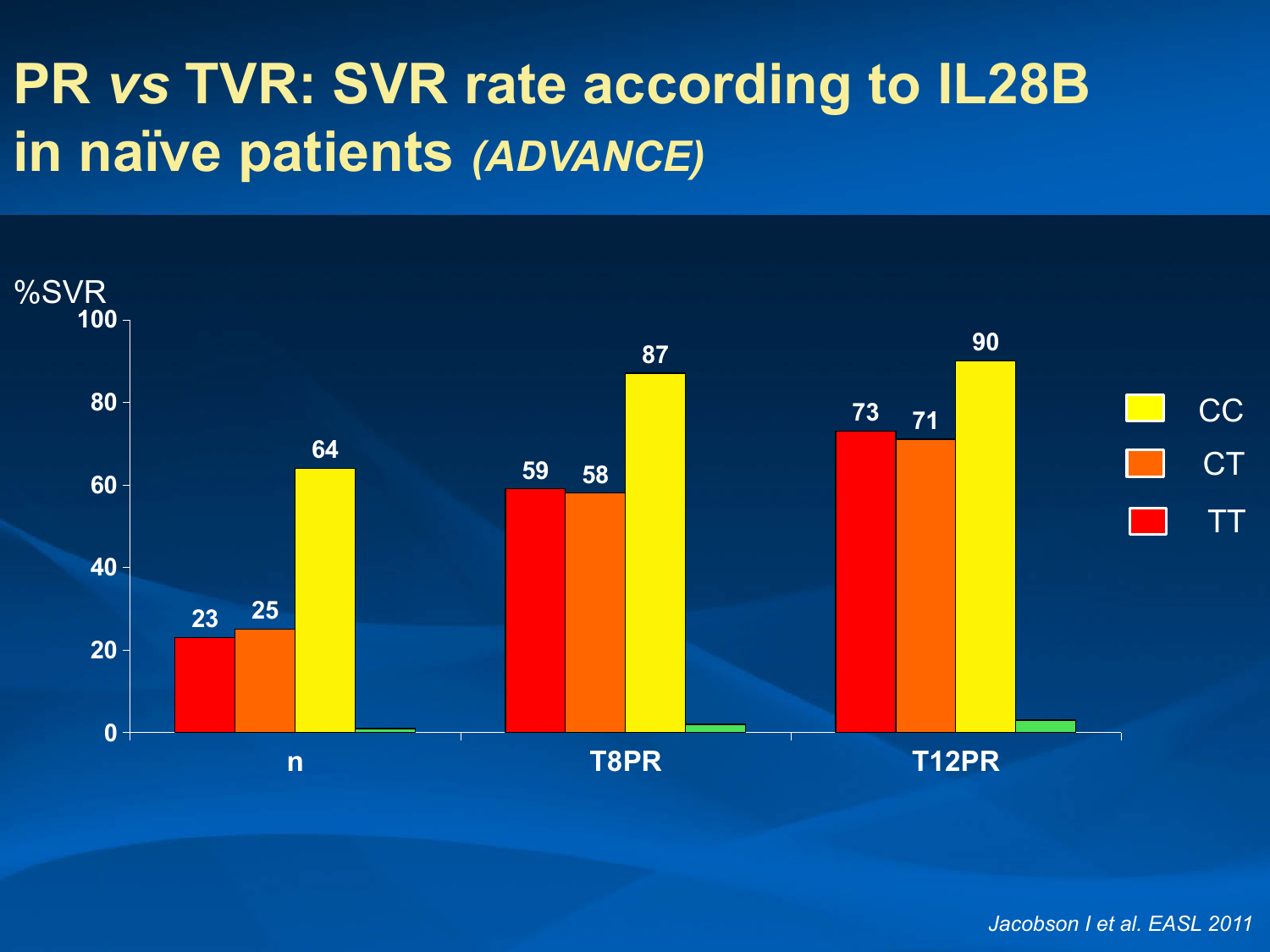# **PR** *vs* **BOC: SVR rate according to baseline predictors in naive patients** *(SPRINT-2)*



*Poordad F et al. NEJM 2011*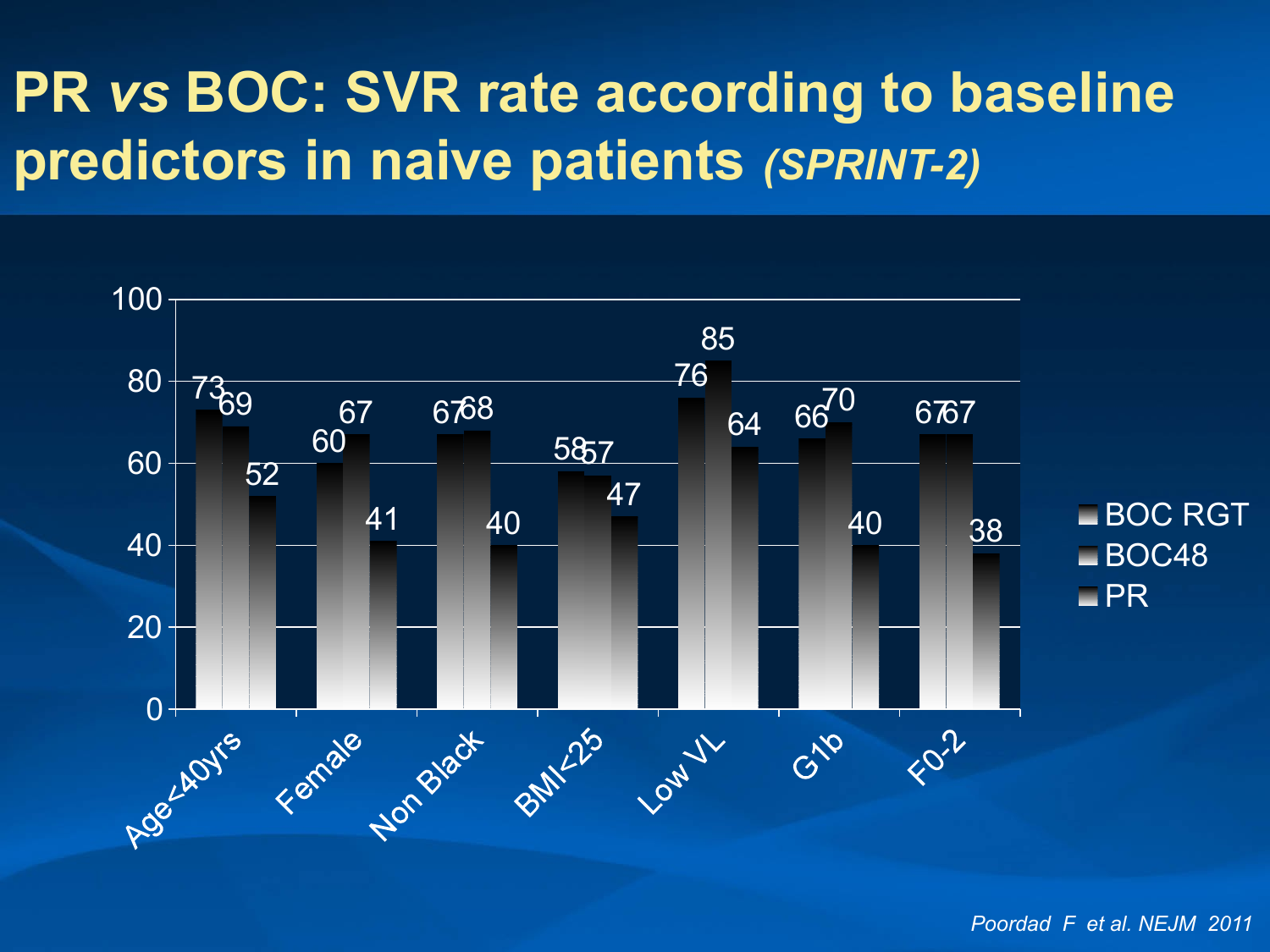# **PR** *vs* **BOC: SVR rate according to IL28B in naïve patients** *(SPRINT-2)*

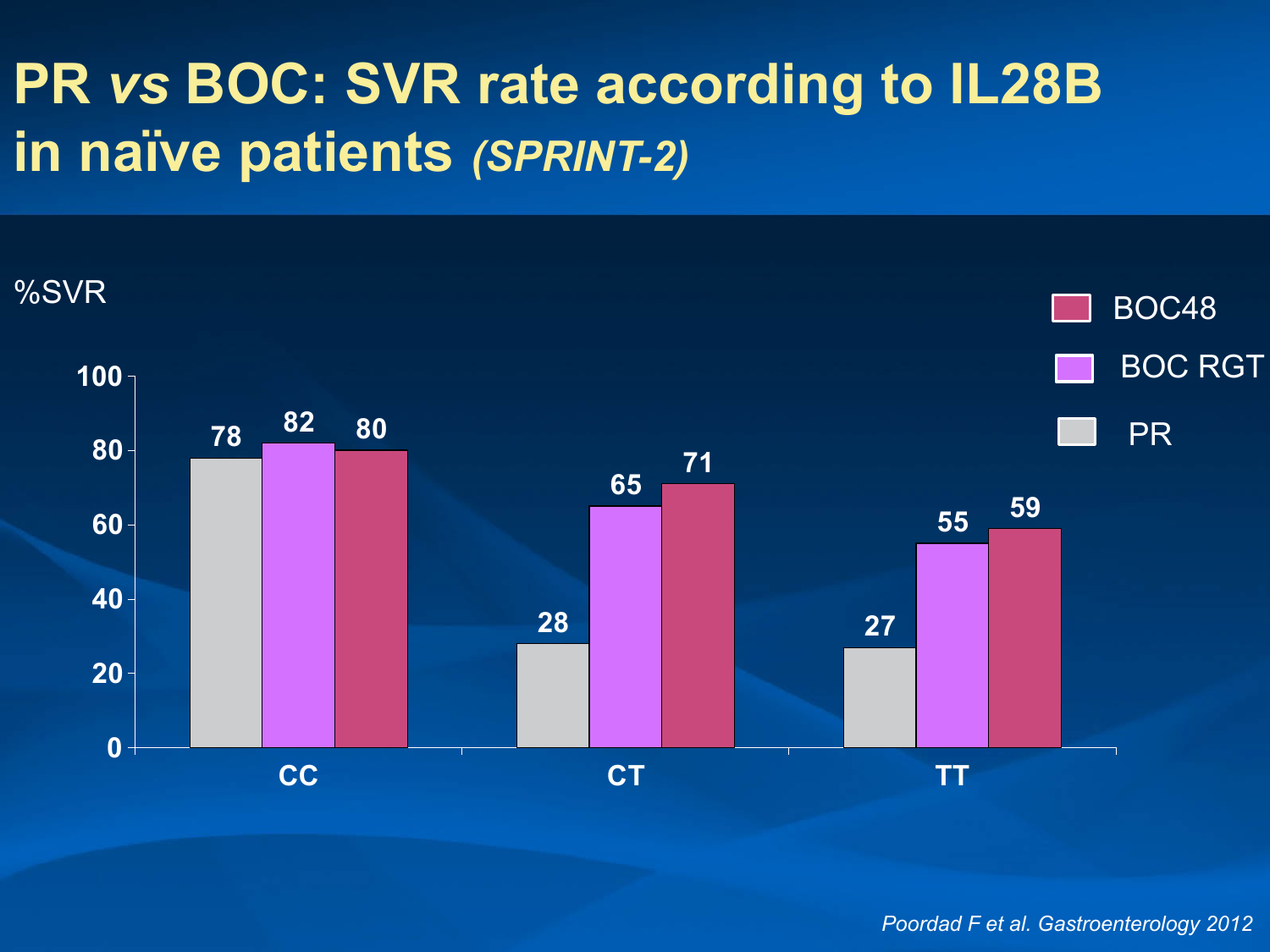# **PEG/RBV: high rate of SVR in naïve patients with RVR**

IDEAL study: 318/3070 (10.3%) patients with RVR



*Mc Hutchinson J et al. NEJM 2009*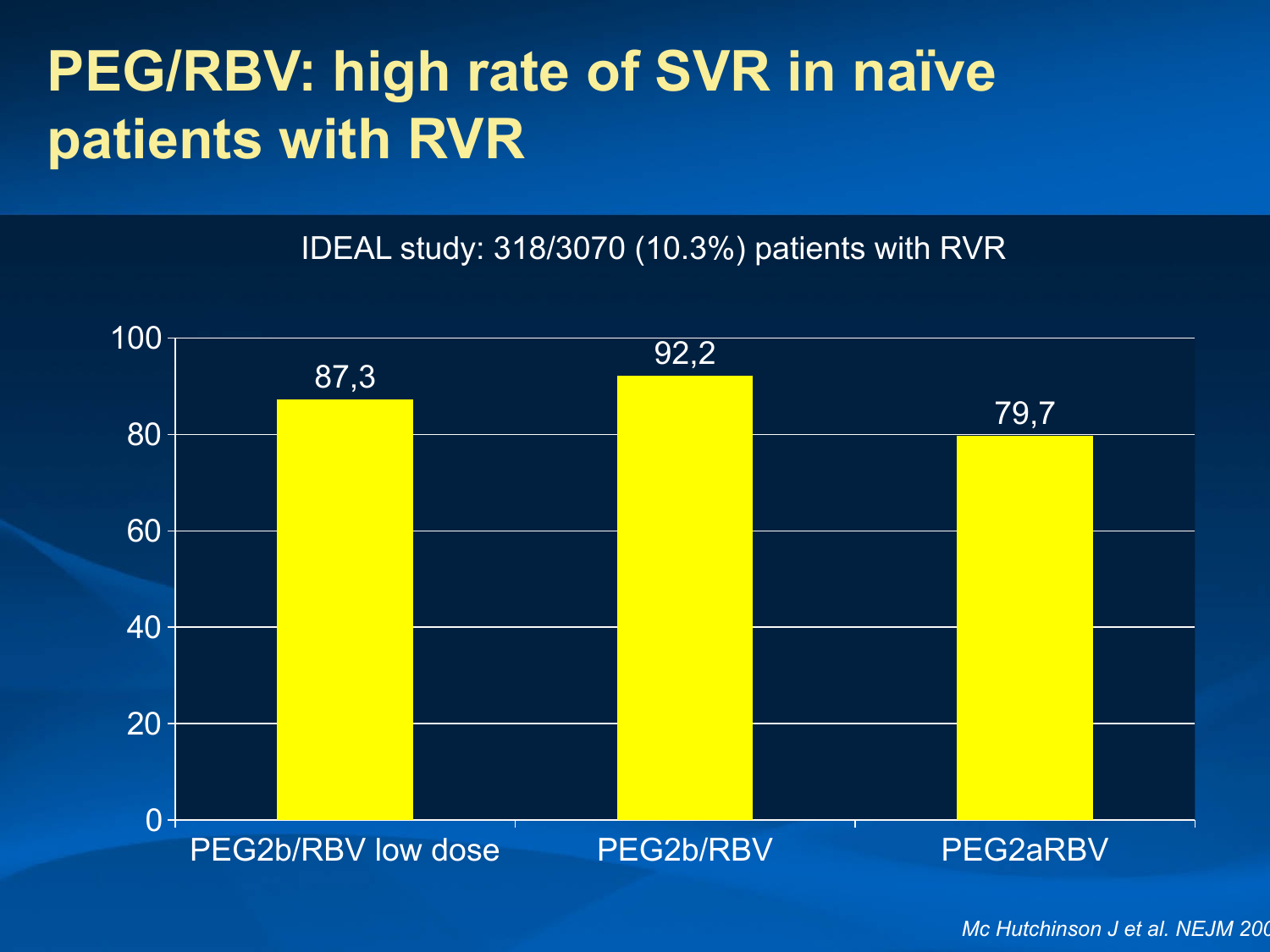# **High rate of SVR in patients with negative HCV RNA at W4 of lead-in** *(SPRINT-2)*



*Vierling JM. et al. J Hepatol 2011: 54: S19*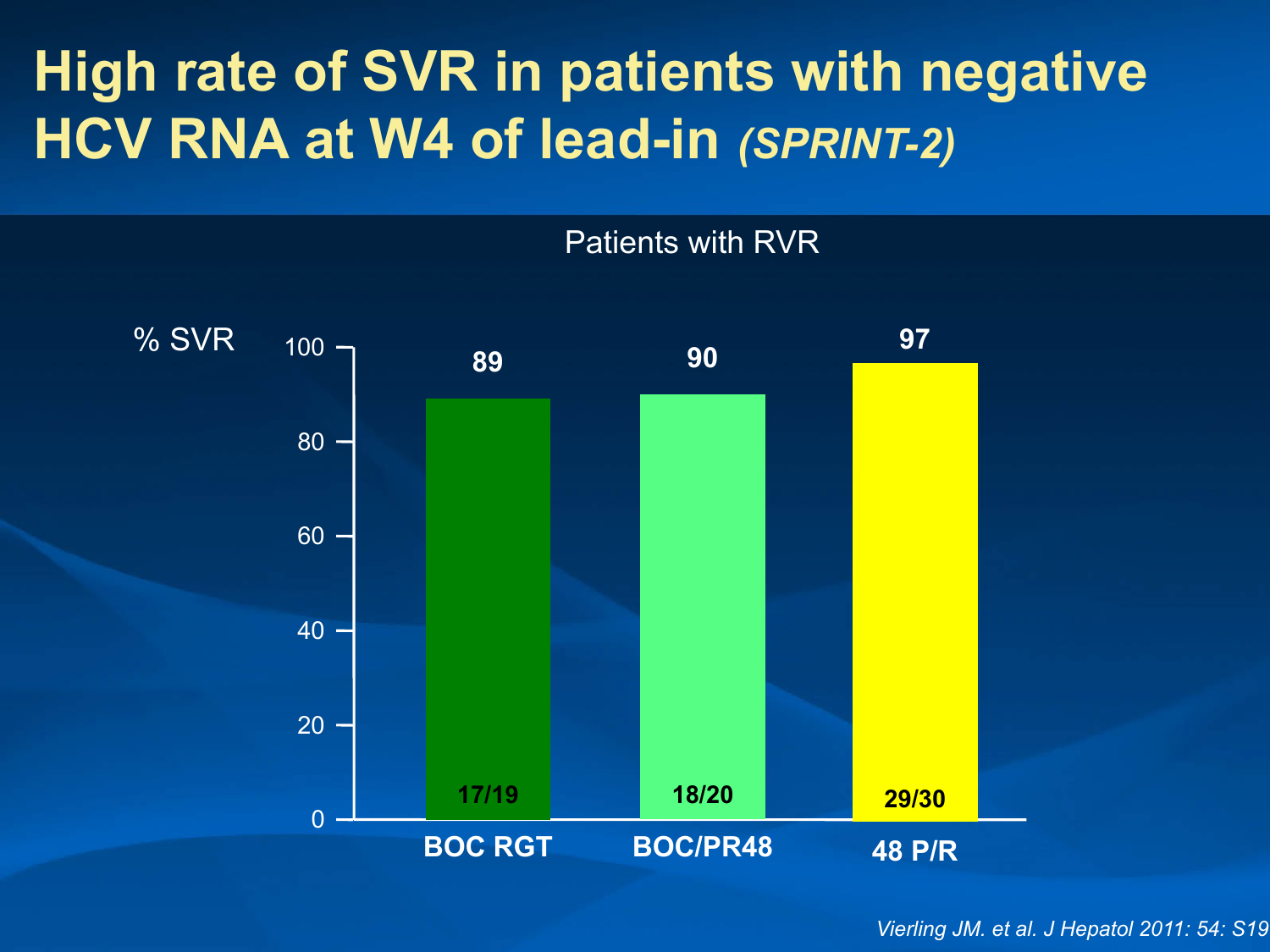# **Short duration treatment with PEG/RBV in G1 patients with RVR: metaanalysis**

#### **PEG/RBV 24 weeks** *versus* **48 weeks**



#### G1 patients with RVR G1 patients with RVR and low VL at baseline (<400 000 IU/ml)



*Moreno C et al. J Hepatol 201*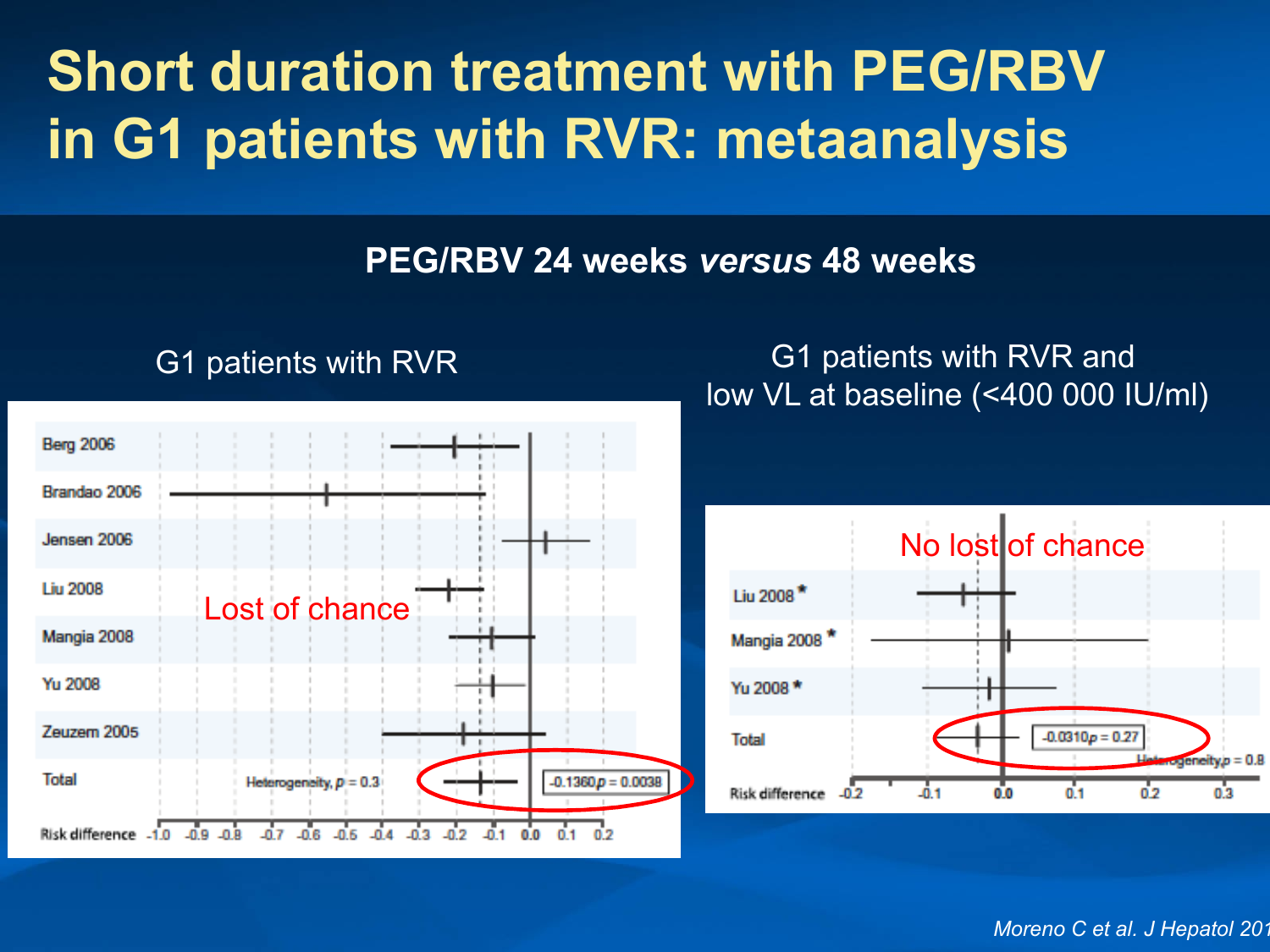# **PEG/RBV** *versus* **PEG/RBV/BOC in patients with low VL and RVR**

*233 G1 non-cirrhotic patients naïve of treatment with low VL at baseline (< 600 000 IU/ml)* → 112 (48%) with RVR→ 101 randomized

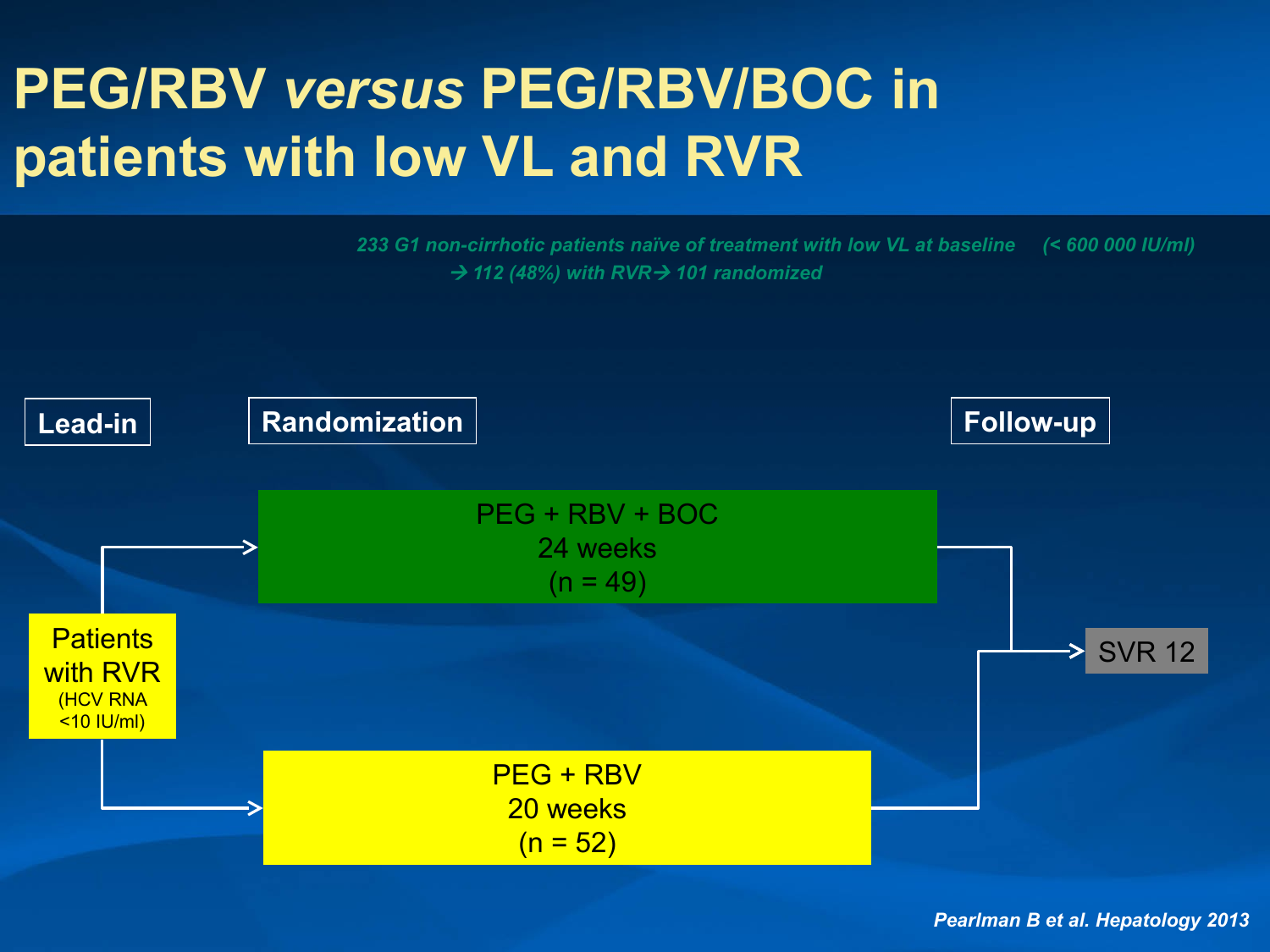# **PEG/RBV versus PEG/RBV/BOC: efficacy**

#### % SVR

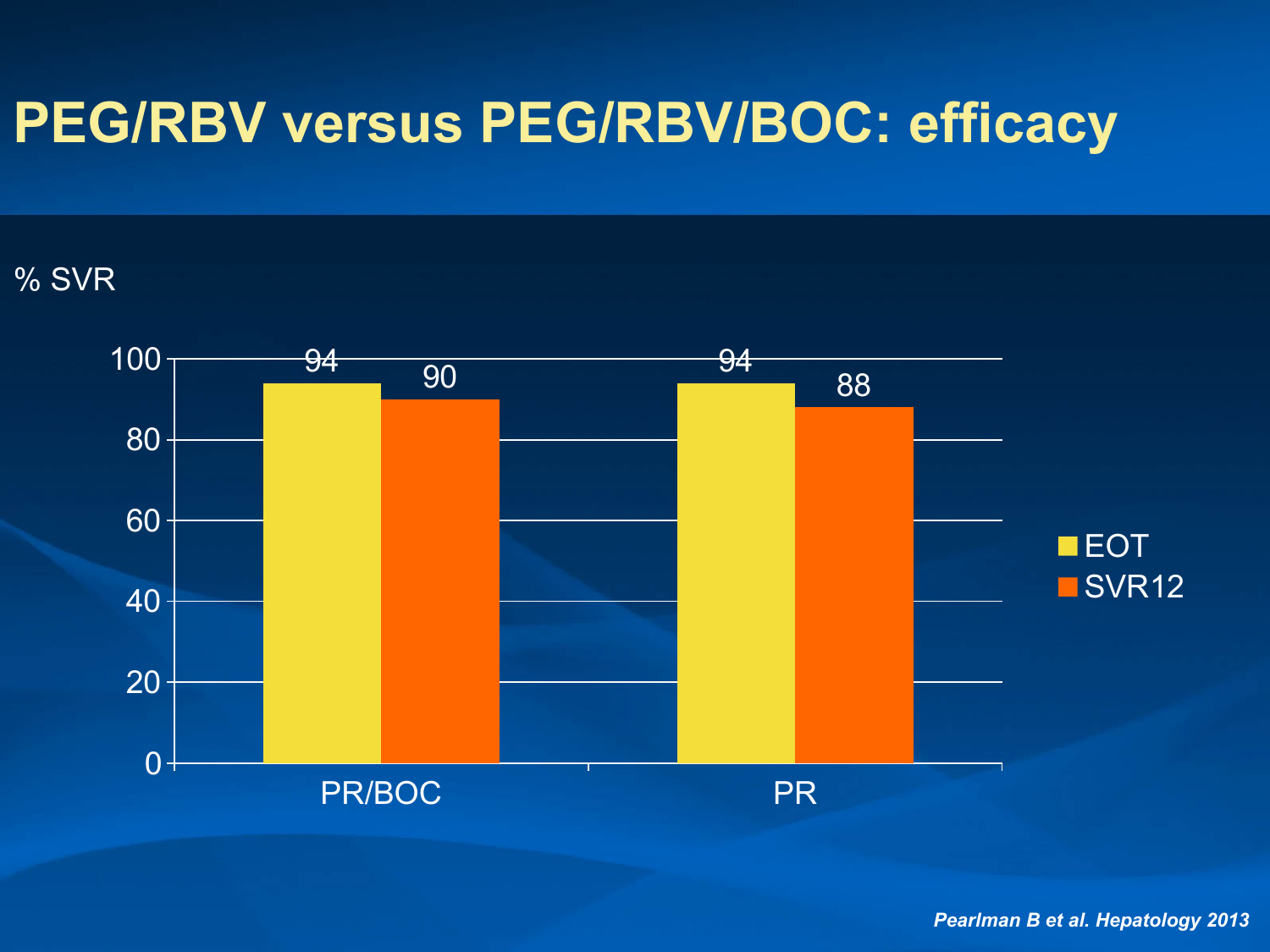## **SVR rates according to baseline predictors**

#### % SVR

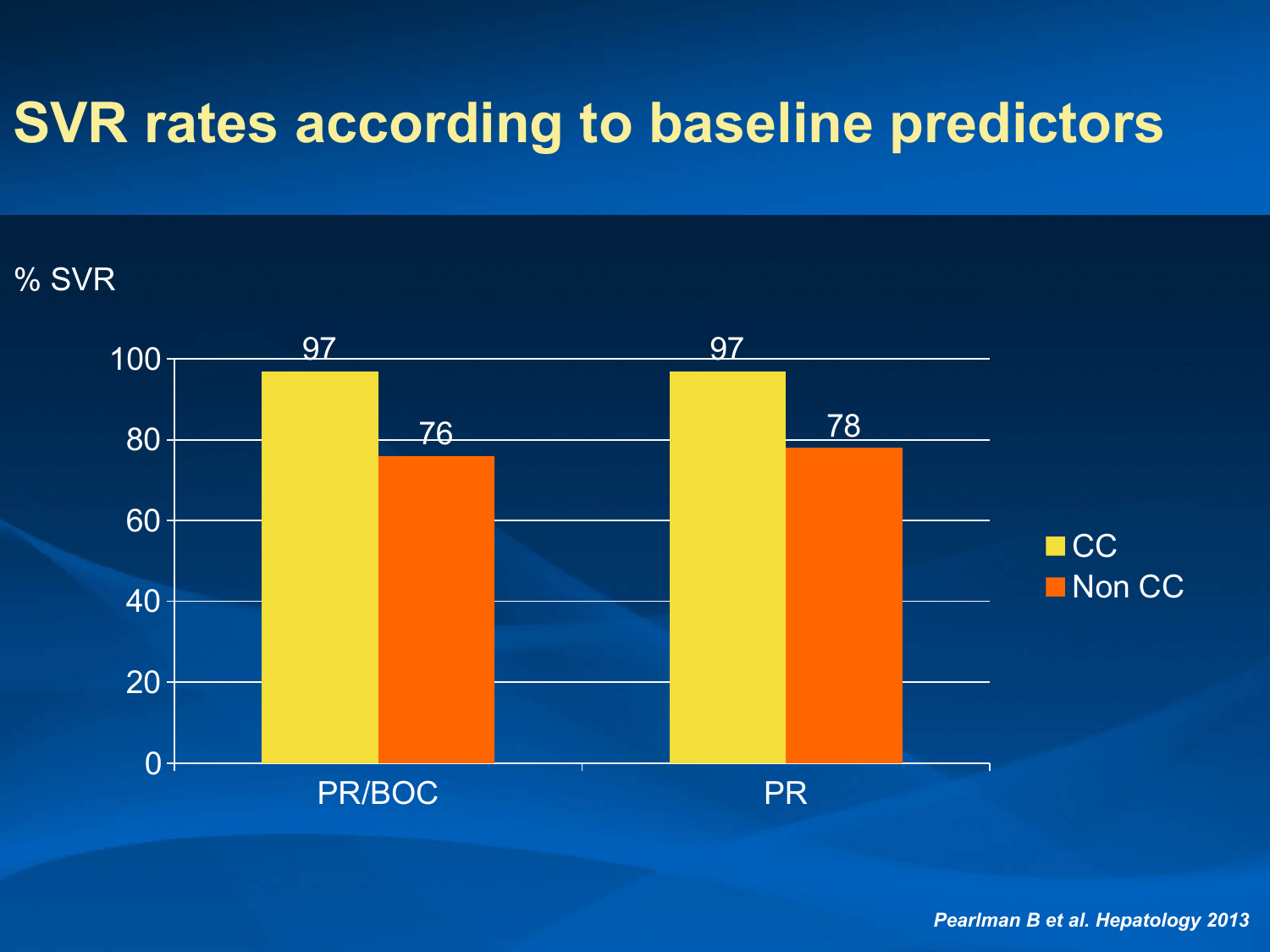## **SVR rates according to baseline predictors**

#### % SVR

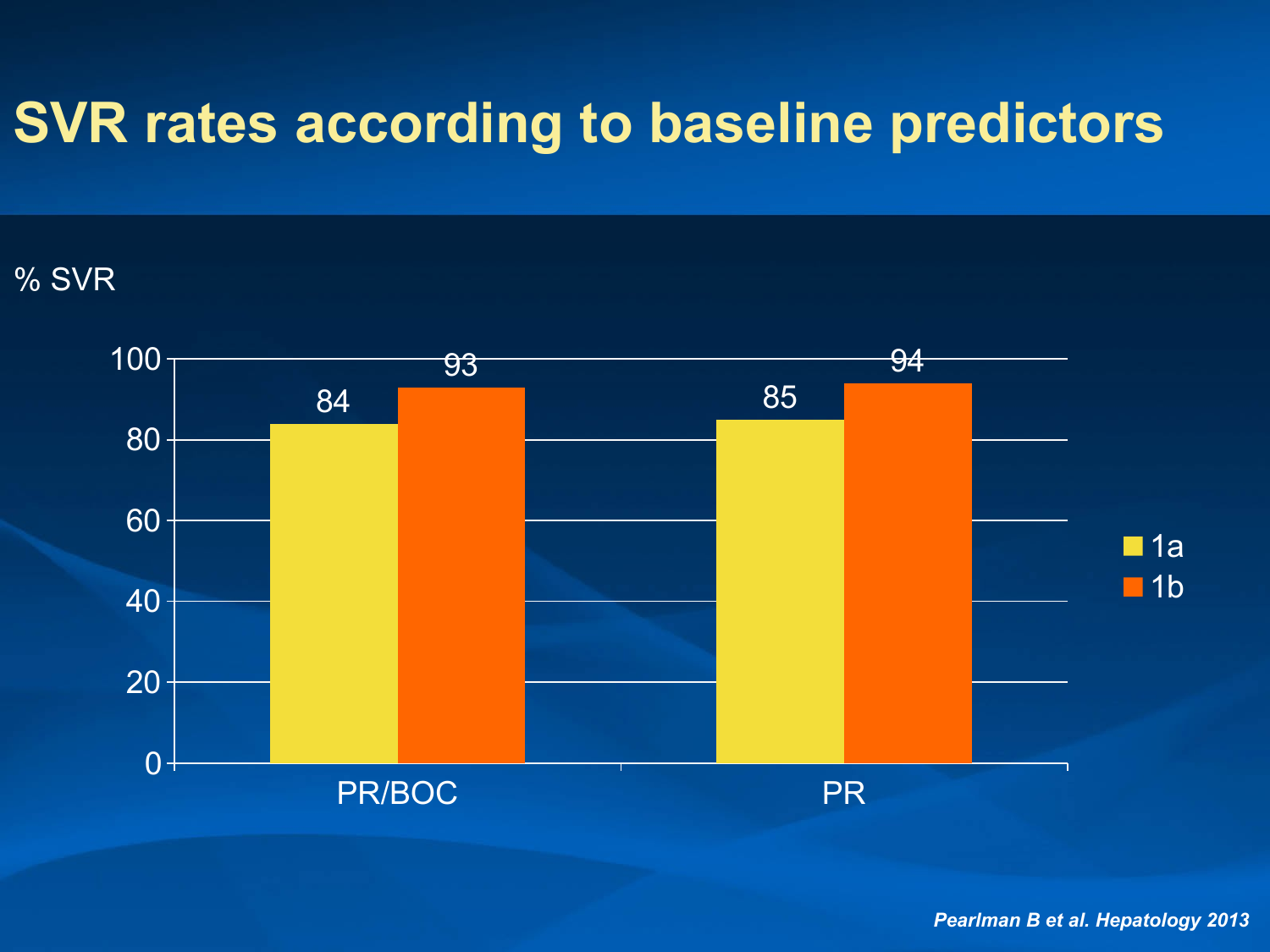# **What is the prevalence of G1 patients with low viral load at baseline and RVR ?**

Low viral load (<600 000 IU/ml) 20-25% RVR 50% Genotype 1 patients naïve of treatment

#### **10-15% of patients eligible for PEG/RBV**

*Marcellin P et al. Hepatology 20* 

*Zeuzem S et al. J Hepatol 2006*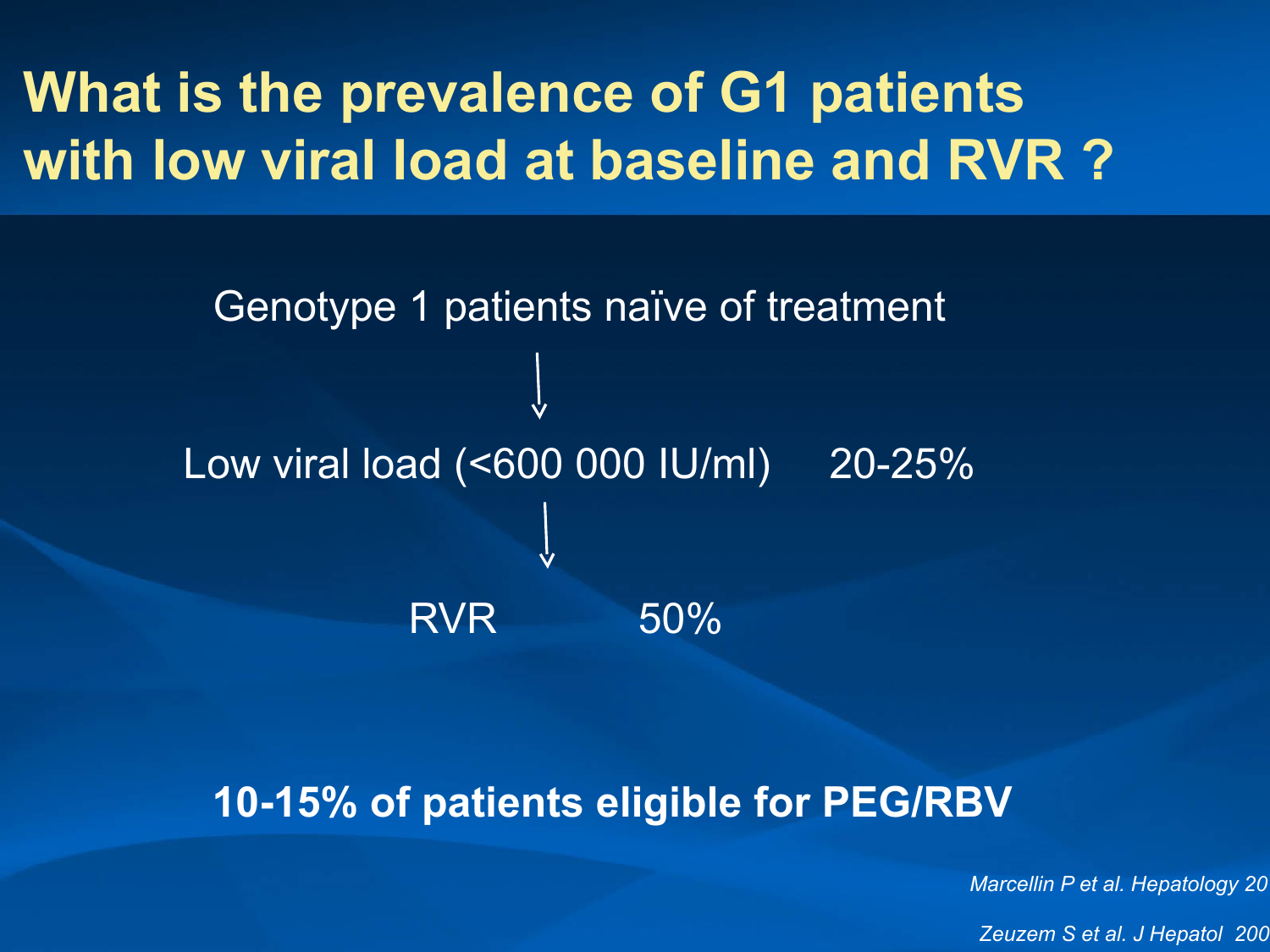# **PEG/RBV** *versus* **PEG/RBV/BOC in IL28B CC patients with RVR** *(on going trial)*

*1250 G1 patients naïve of treatment with IL28B CC genotype*

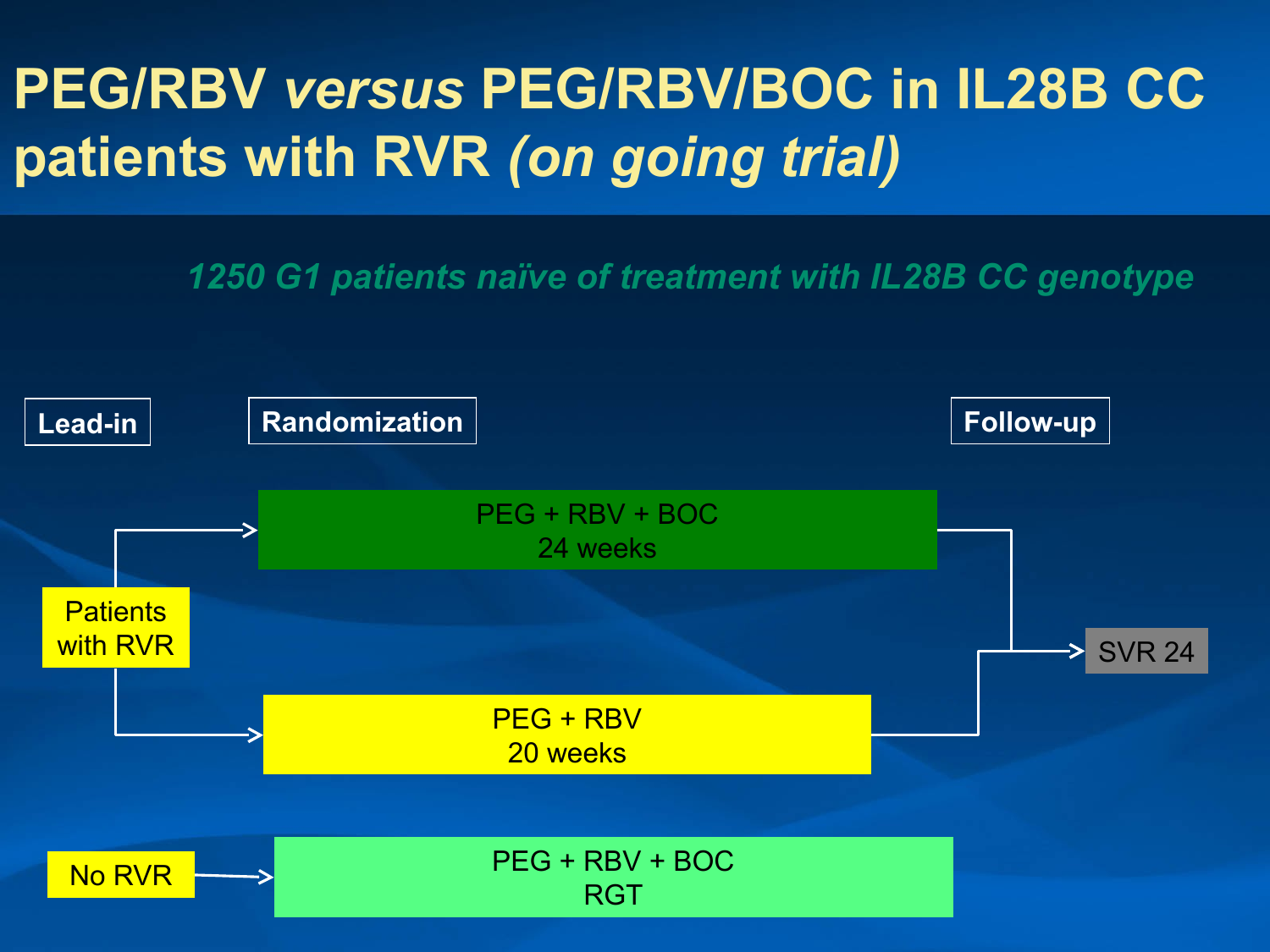# **PEG/RBV in treatment experienced patients ?**

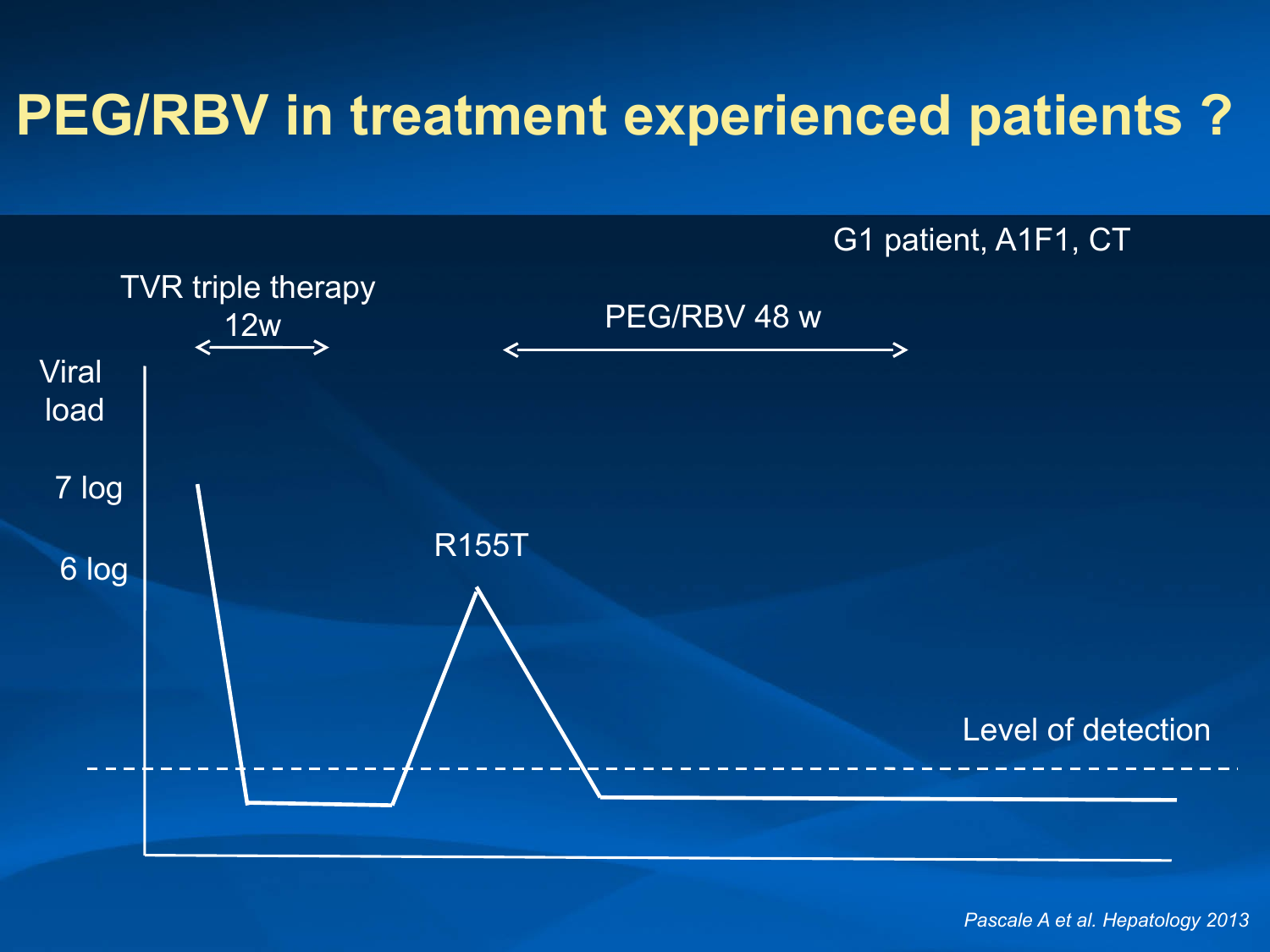# **Place of PEG + RBV in G1 patients naïve of treatment ?**

### **PEG/RBV Non cirrhotic with low baseline VL (<600 000UI/ml)**

W<sub>4</sub> Undetectable HCV RNA (50%) Detectable HCV RNA

PEG/RBV 20 weeks Triple therapy